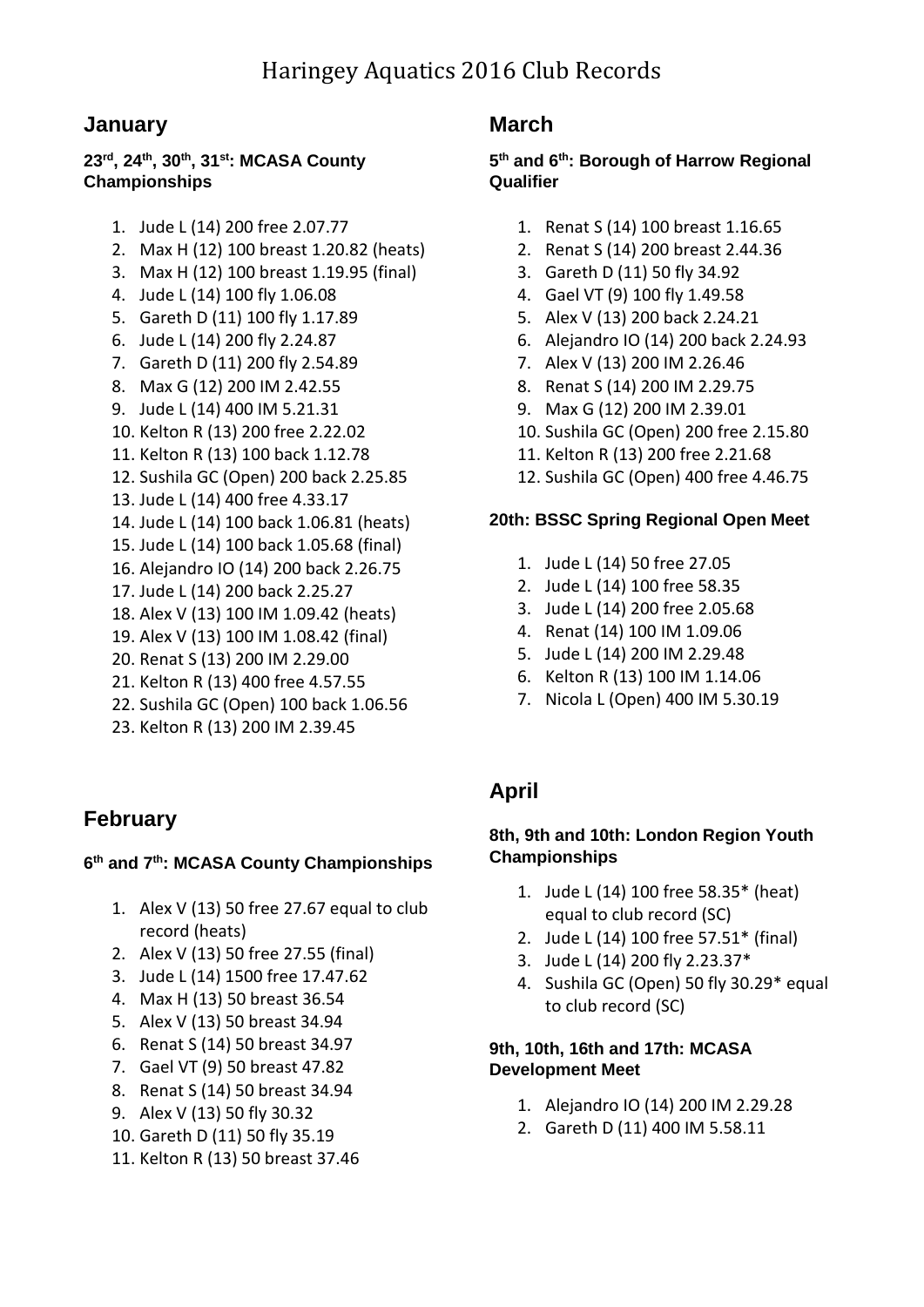# **May**

#### **7th and 8th: London Regional Championships**

- 1. Renat S (14) 50 free 27.04\*
- 2. Max H (13) 200 breast 2.54.53\* (heat)
- 3. Max H (13) 200 breast 2.52.96\* (final)
- 4. Gareth D (11) 100 fly 1.15.48\*
- 5. Gareth D (11) 200 fly 2.48.52\*
- 6. Alex V (13) 50 back 31.16\*

#### **14th and 15th: MCASA Long Course**

1. Jude L (14) 50 free 27.02\*

#### **21st and 22nd: London Regional Championships**

- 1. Shakil G (13) 50 fly 30.18\* (heat)
- 2. Shakil G (13) 50 fly 29.67\* (final)
- 3. Gareth D (11) 50 fly 34.66\*
- 4. Alex V (13) 200 IM 2.25.81\*

#### **27th, 28th and 29th: Cardiff International Open Meet**

- 1. Jude L (14) 400 free 4.28.58\*
- 2. Jude L (14) 50 fly 29.77\*

## **June**

#### **11th and 12th: Kate Lack Trophy Meet**

- 1. Jude L (14) 50 free 27.00
- 2. Shakil G (13) 50 free 27.54
- 3. Jude L (14) 200 free 2.04.35
- 4. Renat S (14) 50 breast 34.47
- 5. Gael VT (10) 100 breast 1.40.80
- 6. Jude L (14) 50 fly 29.43
- 7. Jude L (14) 100 fly 1.05.15
- 8. Jude L (14) 200 fly 2.22.85
- 9. Jude L (14) 50 back 30.36
- 10. Shakil G (13) 50 back 31.09
- 11. Jude L (14) 200 back 2.21.84
- 12. Gareth D (11) 200 back 2.43.07
- 13. Rose P (15) 200 fly 2.55.85

#### **18th: ESS Summer Open Meet**

1. Rose P (15) 200 free 2.21.14

#### **24th and 25th: Summer Club Championships**

- 1. Travis KA (10) 50 breast 42.72
- 2. Travis KA (10) 50 free 32.44
- 3. Shakil G (13) 50 free 27.44

### **July**

#### **3rd: CoStA Club Championships**

- 1. Jude L (14) 50 free 26.39
- 2. Jude L (14) 100 free 57.48
- 3. Jude L (14) 100 fly 1.04.30
- 4. Jude L (14) 200 fly 2.20.95

#### **3rd: BC Summer Sprints 3/7/16**

- 1. Shakil G (13) 50 free 27.31
- 2. Shakil G (13) 50 back 31.04

#### **17th: BWFSC Summer Meet**

- 1. Kelton R (13) 50 free 30.25\*
- 2. Kelton R (13) 100 free 1.05.53\*

### **September**

#### **24th and 25th: LBESA 50-100**

- 1. Evie W (10) 100 breast 1.38.61
- 2. Alfie L (15) 50 breast 35.26
- 3. Renat S (14) 100 IM 1.07.04
- 4. Shakil G (14) 50 back 30.10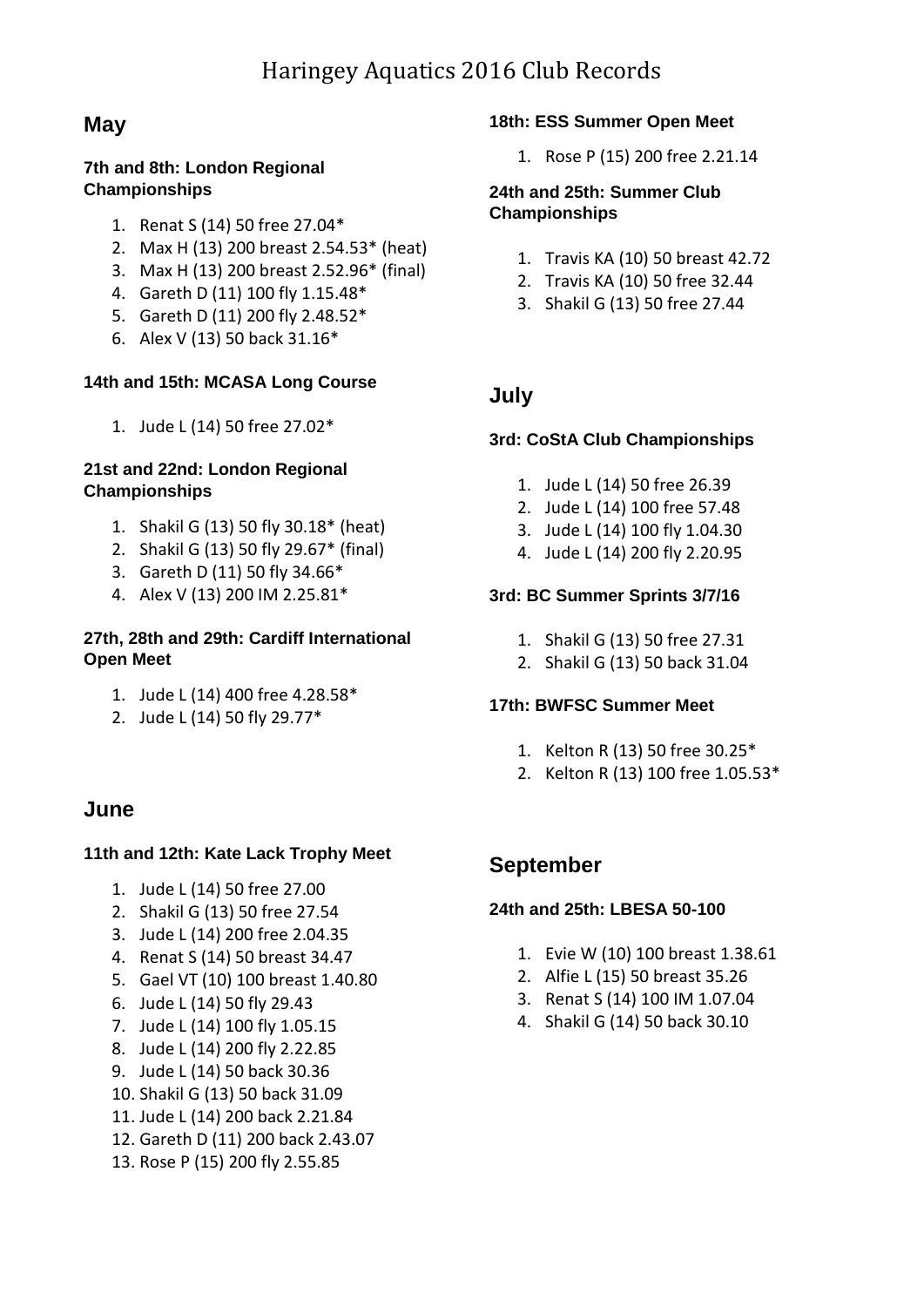# **October**

### **1st and 2nd: LBESA 200-400**

- 1. Evie W (10) 400 free 6.12.89
- 2. Evie W (10) 200 breast 3.32.53
- 3. Kelton R (13) 400IM 5.42.03
- 4. Rose P (15) 400 free 4.58.13
- 5. Rose P (15) 200 free 2.20.28
- 6. Gareth D (12) 200 fly 2.50.35
- 7. Max G (12) 400 free 4.51.50
- 8. Max G (12) 200 breast 2.49.89
- 9. Max G (12) 200 free 2.15.84

#### **8th: ARENA League Round 1**

- 1. Kelton R (13) 200IM 2.38.24
- 2. Shakil G (14) 50 free 25.99
- 3. Shakil G (14) 100 back 1.04.39
- 4. Travis KA (10) 50 fly 36.99
- 5. Gareth D (12) 100 fly 1.12.69
- 6. Travis KA (10) 50 free 32.42
- 7. Max G (12) 100 free 1.01.11
- 8. Kelton R (13) 100 breast 1.21.81
- 9. Shakil G (14) 50 back 29.53

### **30th: Barnet Copthall County Qualifier 1**

- 1. Shakil G (14) 50 fly 29.12
- 2. Max G (12) 400 free 4.44.86
- 3. Max G (12) 200IM 2.31.45
- 4. Max G (12) 50 breast 35.85
- 5. Rose P (15) 400IM 5.38.20
- 6. Rose P (15) 200IM 2.42.33

## **November**

#### **5th and 6th: London Winter Regionals**

- 1. Shakil G (14) 200 free 2.03.92
- 2. Shakil G (14) 100 free 57.00
- 3. Shakil G (14) 50 back 29.43
- 4. Max H (13) 100 breast 1.12.95
- 5. Kelton R (14) 200 breast 2.54.64
- 6. Kelton R (14) 200 back 2.35.98
- 7. Kelton R (14) 50 breast 37.06
- 8. Kelton R (14) & (Open) 100 IM 1.12.28
- 9. Alex V (14) 200 IM 2.25.20
- 10. Shakil G (14) 100 IM 1.06.46
- 11. Max H (13) 50 breast 33.45
- 12. Kelton R (14) & (Open) 800 free 9.53.42
- 13. Renat S (14) 50 breast 34.18
- 14. Alex V (14) 200 back 2.21.32
- 15. Alex V (14) 100 IM 1.05.48 (H)
- 16. Alex V (14) 100 IM 1.05.14

### **12th: Arena League Round 2**

- 1. Kelton R (14) 200 IM 2.36.35
- 2. Shakil G (14) 100 back 1.03.43
- 3. Alex V (14) 100 breast 1.15.25

#### **19th and 20th: ESS County Qualifier**

- 1. Max G (12) 200 IM 2.29.27
- 2. Max G (12) 100 breast 1.19.21
- 3. Max G (12) 200 free 2.15.61
- 4. Max G (12) 100 free 1.00.56
- 5. Max H (13) 200 breast 2.43.90
- 6. Travis KA (10) 100 free 1.15.21
- 7. Travis KA (10) 100 IM 1.25.34
- 8. Travis KA (10) 50 free 32.35
- 9. Kelton R (14) 100 free 1.04.43
- 10. Kelton R (14) 200 back 2.35.49
- 11. Kelton R (14) 200 free 2.18.41

#### **18th and 25th: Winter club championships**

- 1. Travis KA (10) 50 fly 35.28
- 2. Travis KA (10) 100 breast 1.39.44
- 3. Max G (12) 100 breast 1.19.03
- 4. Travis KA (10) 100 free 1.14.84
- 5. Travis KA (10) 100 IM 1.24.18

#### **26th and 27th: City of St Albans Open Meet**

- 1. Gareth D (12) 400 IM 5.44.20
- 2. Shakil G (14) 50 fly 28.85
- 3. Max G (12) 200 free 2.11.94
- 4. Max G (12) 100 IM 1.10.28
- 5. Max G (12) 200 IM 2.28.37
- 6. Max G (12) 100 free 59.71
- 7. Gael VT (10) 400 free 5.45.93